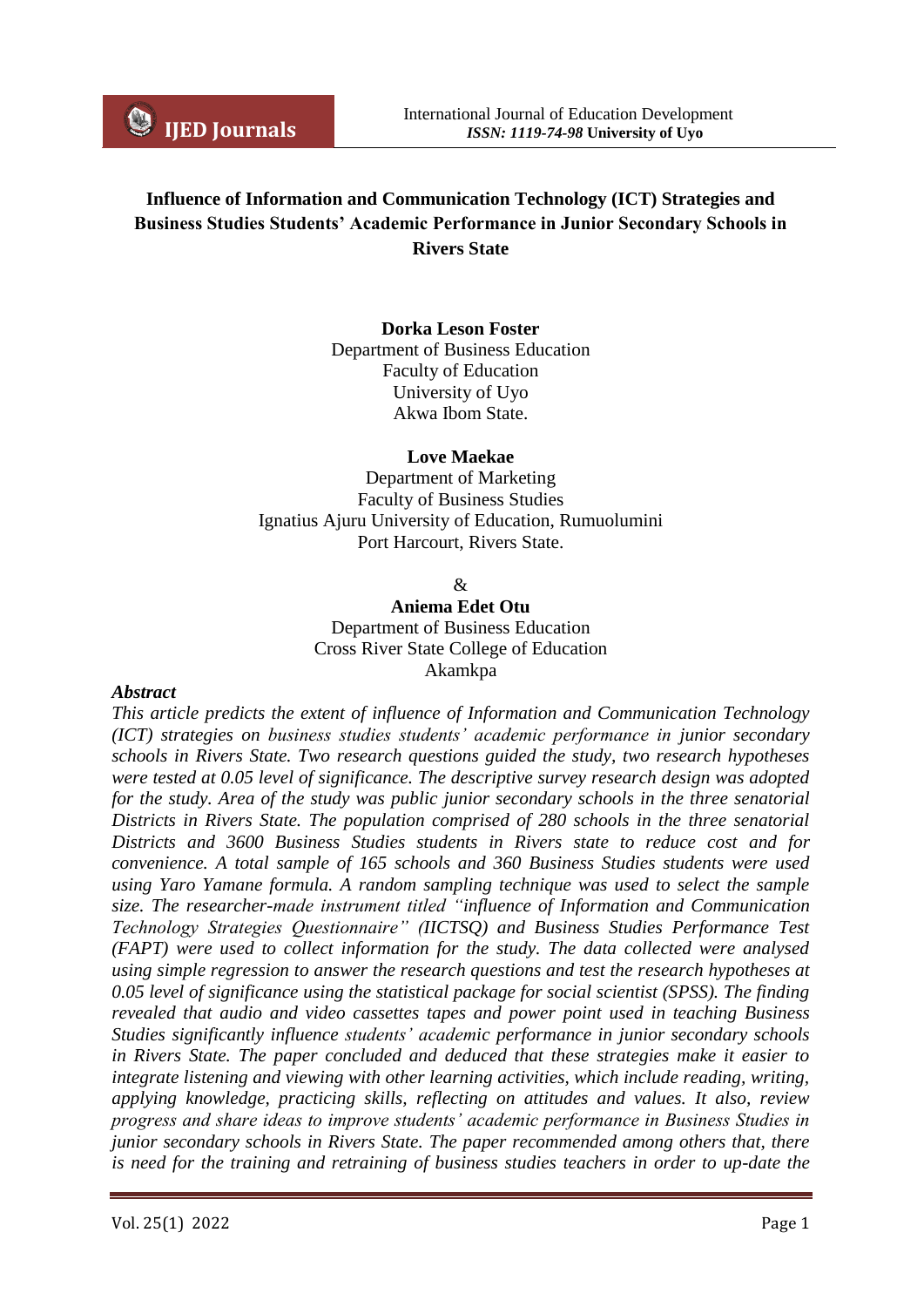*knowledge and enhance their skills in the modern-day technology. This could be achieved by encouraging the teachers to attend workshops, conferences, in-service training and other staff development programmes. Government can assist by providing computers to junior secondary schools.* 

**Keywords:** Information and Communication Technology, Business Studies, Academic

#### Performance

#### **Introduction**

The use of Information and Communication Technology (ICT) strategies in teaching Business Studies in Rivers State is the gradual switching over to automation of the educational processes, not only in administration activities like students' admission, registration and evaluation but, also, in developing a customized teaching and learning management system. ICT is an electronic and technical means of capturing, storing, processing, reviewing and transmitting data and information in the teaching process. According to Ukegbu, Bola, Eneremodu, Onyemelukwe and Dikeocha (2018) Business Studies could be defined as a vocational subject that study components of business subjects that will lead an individual into understanding the business world. The various areas of Business Studies include the following: Accountancy/Book-keeping, Banking/finance, office practice, shorthand, typewriting, computer, marketing, insurance, entrepreneurship and other vocational activities.

However, teaching strategy would be methods of instruction used by the teachers to help students to learn to apply their knowledge to achieve their academic goals. Teaching effectively involves the use of tools, techniques and strategies to optimize students' learning, understanding of context and motivation to learn more. Teaching strategies, also known as instruction strategies, are methods that teachers use to deliver course materials in ways that keep students engaged and practicing different skills set for solving existing problems. Introduction of information and communication technology have transformed classroom teaching by providing alternatives to traditional teaching methods, such as the standard lecture method format by giving teachers access to a wide range of teaching tools.

Significantly, the different information and communication technology strategies do not transform the teaching of Business Studies themselves. It is the appropriate use and manipulations of these strategies by teachers that transform their teaching into adequate students' performances. These strategies have the capacity of providing the teaching in personalized, just in time, up-to-date and user-centered education activities. These strategies among others are Audio/video cassette tapes and power point. Teachers are therefore, expected to combine the knowledge of ICT strategies with practicing and professional knowledge in order to bring innovations into the classroom. The teachers are expected to modify teaching strategies in order to create student-centered learning environment instead of the traditional teacher-centered environment by adopting the ICT strategies to improve the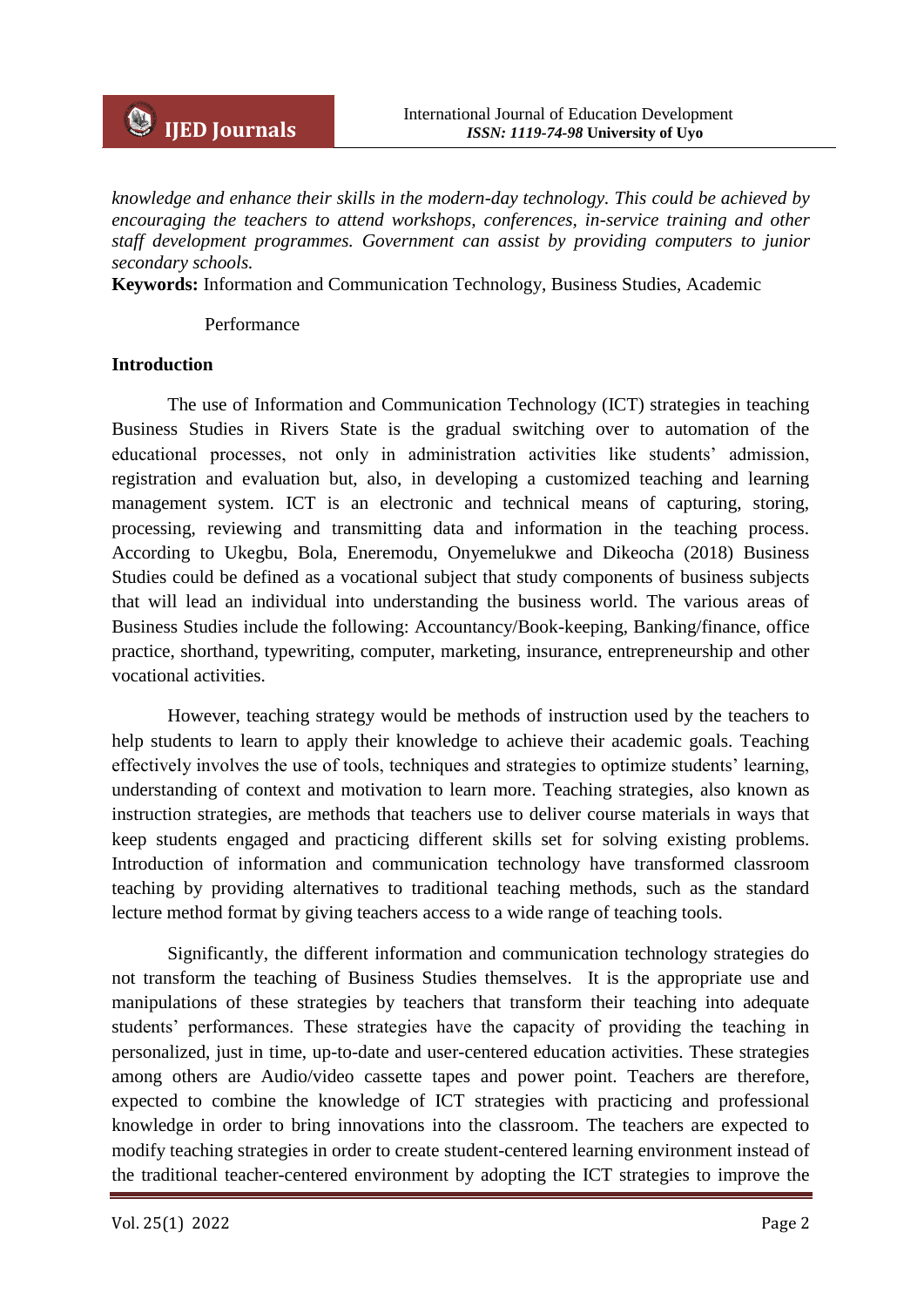students' academic performance in Business Studies in junior secondary schools in Rivers State. Besides the potential of ICT in providing education to anyone, anytime and anywhere, information and communication technologies have encouraged new research and development in teaching strategies.

Nevertheless, business studies as a vocational subject is an academic subject taught in junior secondary schools and at University. It could be defined as any legal commercial activities that is directed at satisfying human needs or wants profitably. Business studies deals with how business works, how people and resources are managed and proper keeping documentation of all necessary books. According to Rabiu (2019), business studies provides the society with the knowledge, understanding and skills needed for productive work or services. Productive activity involves using business resources to make goods and services that satisfy human needs and wants. Business studies provide methods and techniques of setting up and running a business venture profitably.

Similarly, Information and Communication Technology is a systematic study used for the organization, processing, communication and application of information of facts in order to provide meaning for decision making. Akamobi (2015) described ICT as the physical structure of network of computer-based system (hardware, software and media) used for the purpose of organizing, processing, communication, assessing, presenting, storing, retrieving and simplifying information when needed and in the form, it is need. ICT can enhance the quality of education by increasing teacher motivation and engagement, by facilitating the strategies to enable new ways of teaching to be learner-centered. Iyeke (2011) stated that ICT is the use of hardware and software for efficient management of information, that is, storage, retrieval, processing communication, diffusion and sharing of information for social, economic and cultural upliftment.

However, the importance of ICT in teaching Business studies is to facilitate the acquisition and absorption of knowledge, enhance educational system, improve policy formulation and execution and create a wide-range of opportunities for businesses. Ajesife (2010) asserted that ICT supports the development of skills such as flexibility, adaptability, critical thinking, problem solving and collaboration which are essential to success in this information age. ICT stimulate students' interest in Business Studies by availing them the opportunities of having access to machines, that facilitate higher-order problem solving skills. It reduces the work load of the teacher by providing him/her with ease, the necessary information he/she needs in teaching. Udeze (2008) viewed that ICT has made the teaching and learning of Business studies easier by helping teachers and students to access information, process and synthesize concepts and creatively express ideas and exchange knowledge with one another.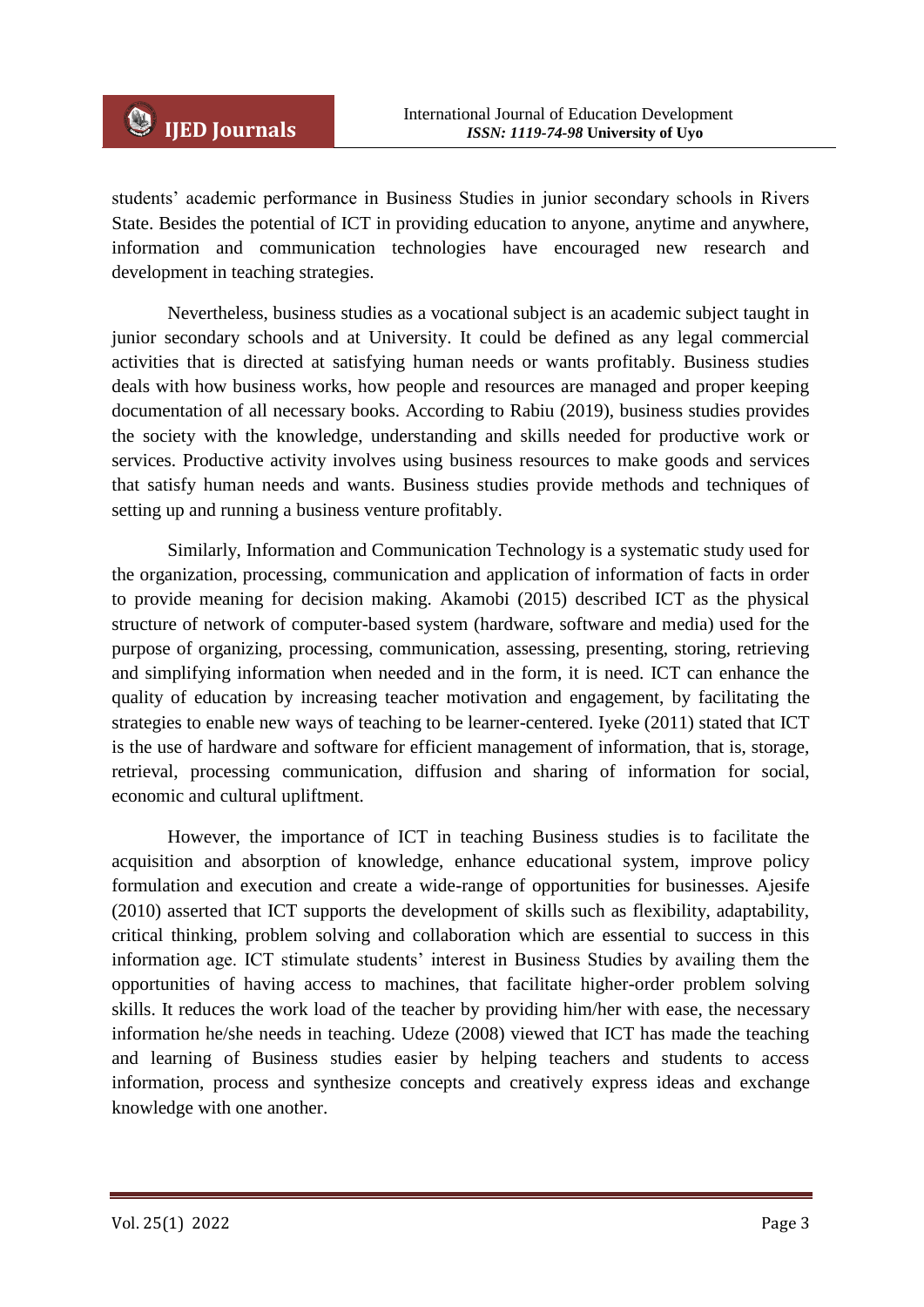# **Audio and video cassettes in teaching Business Studies in Junior secondary schools in Rivers State.**

One of the Information and Communication Technology strategies is Audio/Video cassettes tapes. This is an indispensable tool that teachers of Business Studies could use to teach business studies skill such as book-keeping, office practice, marketing entrepreneurship and typewriting skills. Thomas (2001) opined that audio/video cassette tape have the capacities to offer the students a higher-level control over learning process. students can listen, view, stop, start, rewind and fast forward the tape. This means that the students can use the material as often as they like. Although, audio/video cassette tapes cannot offer the moving images of the video, nor can they provide access to the amount of information for interaction, it is most accessible to both teachers and students. It is also most affordable in terms of cost, distribution and use. It is the most appropriate strategy for a wide range of teaching and learning purposes.

Similarly, ICT makes it easier to integrate listening, speaking and viewing with other learning activities, which include reading, writing, applying knowledge, practicing skills, reflecting on attitudes and value, reviewing progress and sharing ideas to improve students' academic performance in Business studies in junior secondary schools in Rivers State. Agboh (2015) expressed that the use of computer assisted instructional techniques, enhance teachers' ability to change from teaching capacity to that of a guide, and when properly handled, removing fret and embarrassment on students, which would bring about meaningful learning and students' academic performances. This transfers all the courses of teaching into specialized online teaching tools. According to Adu and Olatundum (2013), ICT increases the flexibility of delivery of education so that learners can access knowledge anyhow, anytime and from anywhere.

More so, Audio/Video cassette tapes strategy emphasizes on active teaching, enhances collaborative learning, encourages the independence of students in learning and is task-based for teachers. The audio/video cassette tape strategy enhance the ability of computers to bring realism and learner-centeredness to support teaching. Sithole and Nhete (2016) stated that there are prospects for computer-assisted teaching and learning in classroom, as emphasis is placed on authentic learning environments, realism and active student involvement in learning task. The audio/video cassette tapes would have a deep impact on the teaching and learning of Business Studies, in that, large amounts of data can be stored in them. Audio/video cassette tape enable quick processing of data and it is used as teaching and learning aids by teachers and students to search for information.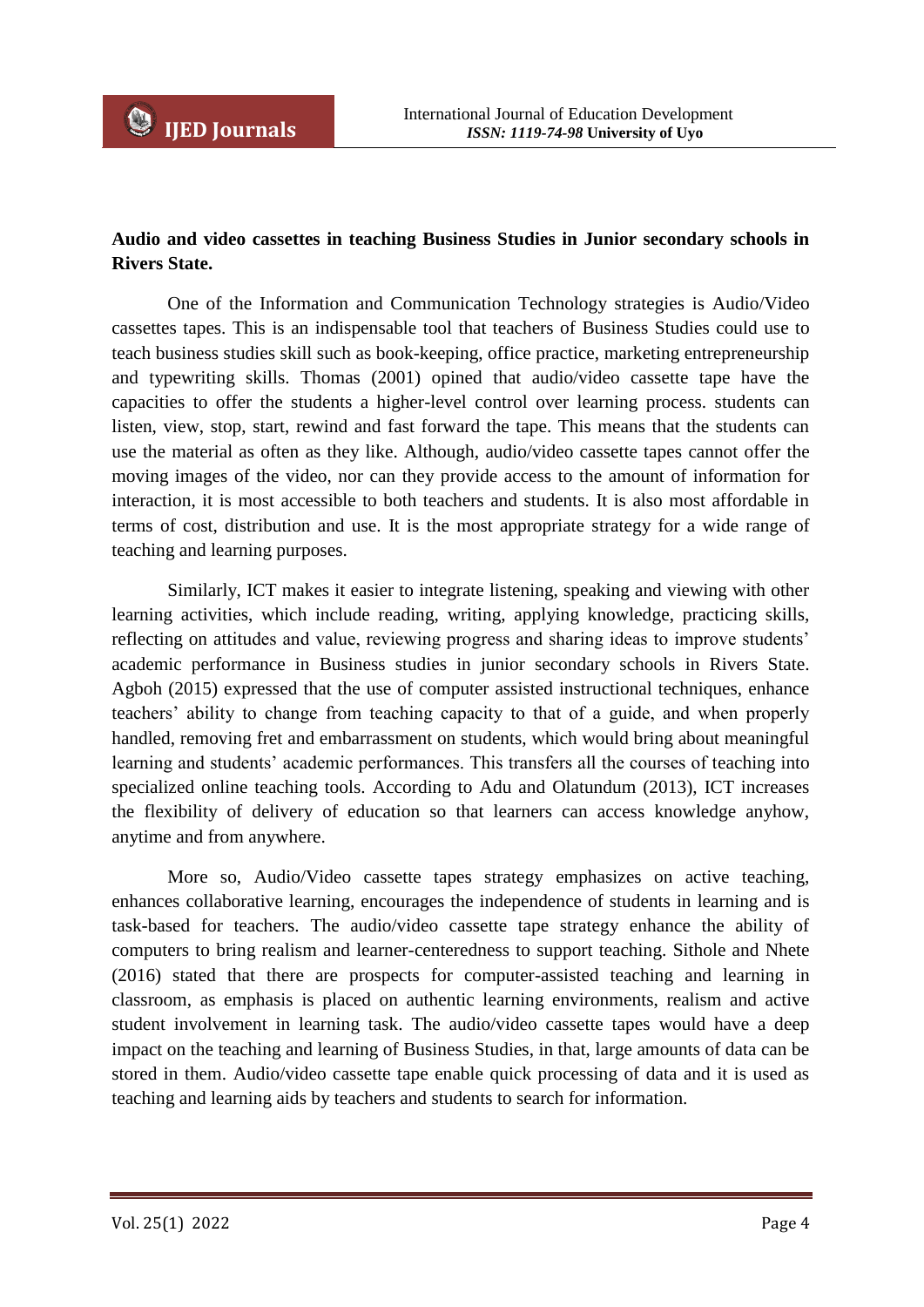

# **Utilization of power in teaching Business Studies in junior secondary schools in Rivers State.**

Power point is another strategy used in teaching business studies in junior secondary school in Rivers Schools. Power point, shows a presentation of important information, charts and images. It makes it easier to create, collaborate, present ideas in dynamic and visually compelling ways. Class presentation through power point enhances the ability to capture students' attention through the various use of colours, fonts and images as well as providing visual clarity. Burke and James (2008) opined that power point stimulate classroom discussion, behaviour and attitudes among students. These include paying attention during learning, note taking and motivation to attend classes. This enhance effective teaching and learning environment for academic performance.

The power point could be used in teaching complex concepts, where sequential and logical steps must be followed, such as ledger entries to record the sale of a non-current assets, activities which aid commerce, where a diagram of aids to trade are required. The power point chronologically exhibits what and how a learner should proceed at any given state. For example, financial accounting topics such as, Manufacturing Accounts, incomplete records, partnership accounts and Bank reconciliation statements accounts can be delivered using power points, with individual components and sub-components being visually displayed and the nature of formats and presentation articulated. Similarly, in marketing, topics such as classification of products, marketing mix, organizational behaviour , types of markets and consumer behaviour can also be delivered using power points. Once mastered, students will input data using the prescribed format in attempting different sets of classroom exercises to improve on their academic performances in business studies.

### **Statement of the Problem**

Students' failure in business studies examination is among other disturbing development to education sector in recent times in Rivers State. This is worrisome and calls for immediate attention. The poor students' academic performance in business studies could be due to the neglect of Audio and Video cassette tapes, which could have stimulated the interest of students in learning. This strategy requires less talk on the part of the teachers, more activities and contributions from the students. It is more fragile and difficult to handle. This discouraged the teachers from utilizing this strategy.

Besides, the neglect of the use of information and communication strategies could cause the poor students' academic performance in business studies in junior secondary schools in Rivers State. Inadequate qualified teachers find it difficult to use power point properly, distracts learning and induce irrelevant information on the slides. Uncontrolled speed in presenting the lecture, too strict order of slides which affect students' learning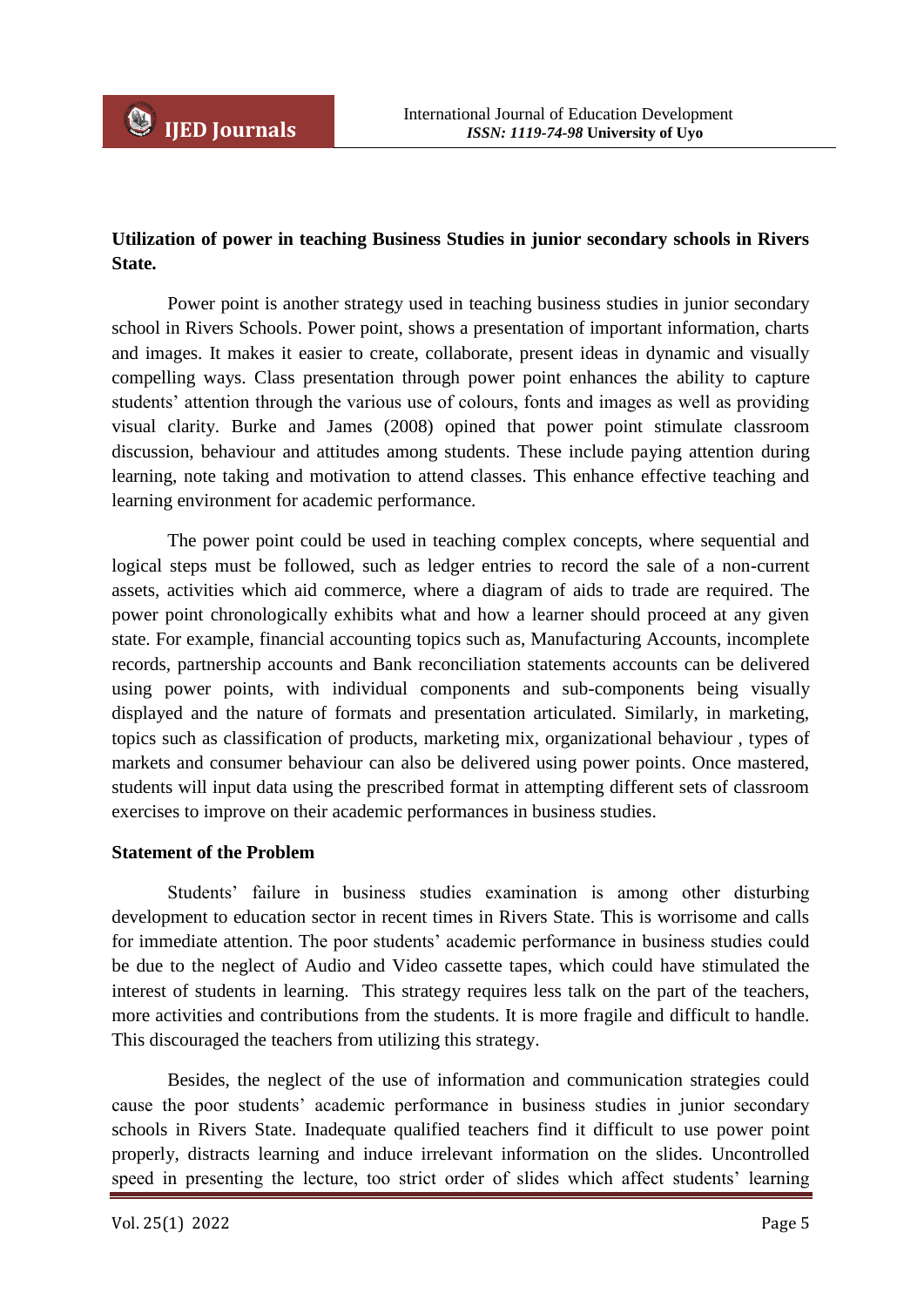process, neglect interaction with students and poor method of presentation hinders academic performance of business studies in junior secondary schools in Rivers State. Therefore, the above problem necessitated this study to determine the extent of prediction of utilisation of information and communication technology strategies in teaching business studies on students' academic performance in junior secondary schools in Rivers State.

### **Purpose of the Study**

The main purpose of the study is to determine the influence of information and communication technology strategies on business studies students' academic performance in junior secondary schools in Rivers State. Specifically, this study seeks to determine the following objectives.

- 1. The extent to which audio/video cassette tape influence students' academic performance in junior secondary schools in Rivers State.
- 2. The extent to which power point influence students' academic performance in junior secondary schools in Rivers State.

## **Research Questions**

The following research questions guided the study:

- 1. What is the influence of audio/video cassette tape on business studies students' academic performance in junior secondary schools in Rivers State?
- 2. What is the influence of power point on business studies students' academic performance in junior secondary schools in Rivers State?

### **Research Hypotheses**

The following research hypotheses were formulated and tested at 0.05 level of significance:

- Ho1 Audio/video cassette tapes used in teaching business studies do not significantly influence students' academic performance in junior secondary schools in Rivers State.
- Ho2 Power point used in teaching business studies do not significantly influence students' academic performance in junior secondary schools in Rivers State.

### **Methodology**

The descriptive research design was adopted for the study. The population of this study comprised 280 junior secondary schools from the three Senatorial Districts (Rivers West, Rivers East and South East) and 3600 business studies students (respondents) of public junior secondary schools in Rivers State to reduce costs and convenience. A total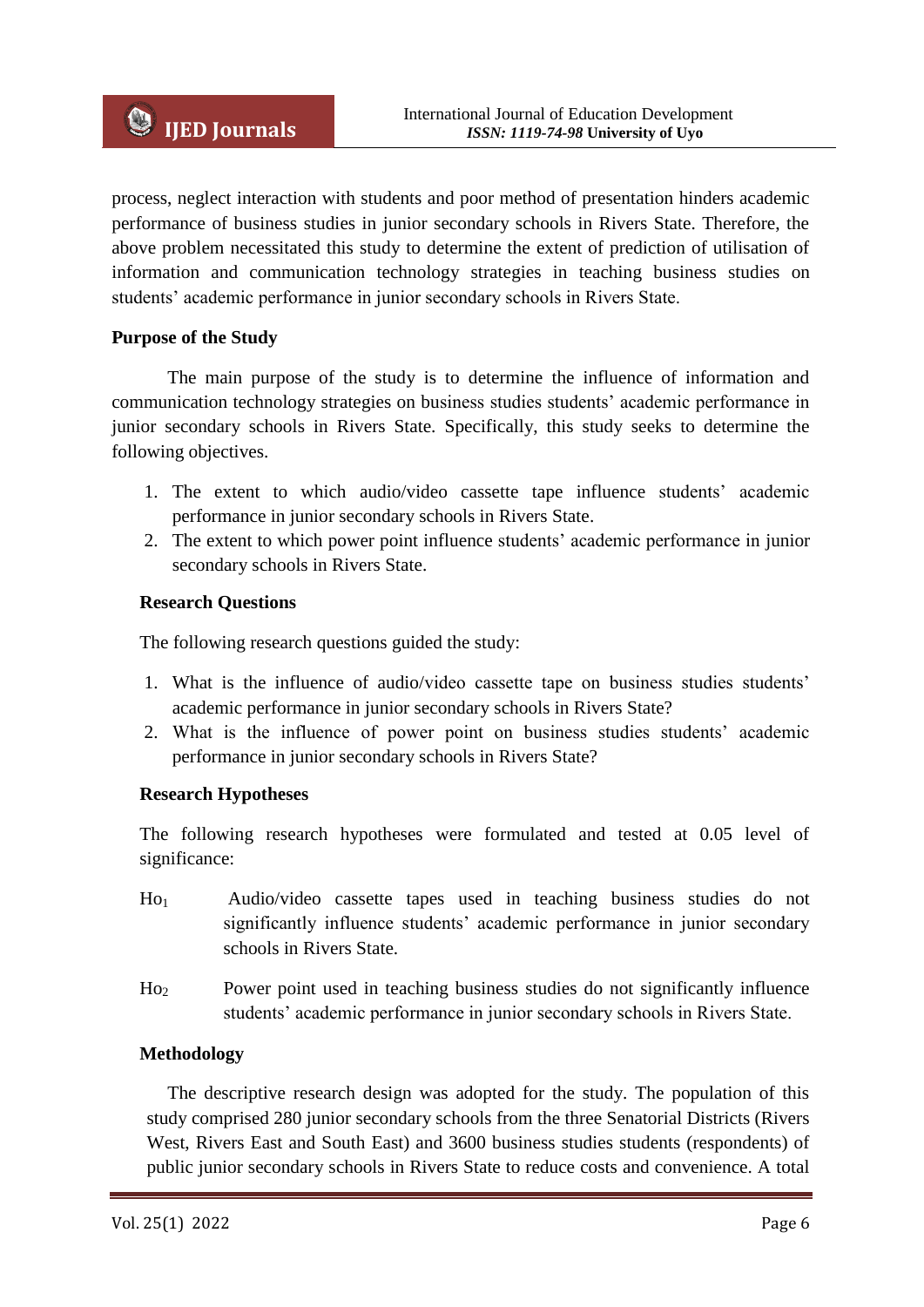sample of 165 schools from the three Senatorial Districts and 360 respondents in the public junior secondary schools in Rivers State constituted the sample size for the study. Yaro Yamane was used to determine the sample. A random sampling technique was used to select the sample size to guarantee the representation of the respondents in the strata. The researcher-made instrument titled: "Influence of Information and Communication Technology Strategies Questionnaire" (IICTSQ) and business studies performance test (BSPT) were used to collect information for the study. The questionnaire was on a four-point rating scale of: very great extent (4-points), great extent (3-points), little extent (2-points), very little extent (1-point). The instrument was face validated by three experts, two from the Department of Business education, one from Computer Science Education, all in the University of Uyo. Internal consistency of the instrument was obtained using Cronbach Alpha. A trial test was carried out using 30 students who did not take part in the actual study. The reliability coefficient index was 0.82. the high index made the instrument suitable for the study. Simple linear regression model was used to answer the research questions and test the research hypotheses at 0,05 level of significance using the Statistical Package for Social Scientist (SPSS). In answering the research questions, coefficient of determination  $(R^2)$  was converted to percentage. Any value that falls within the range of 1-25% was considered very little extent. 26-50% is considered little extent, 51-75% is considered very little extent, 51- 75% is considered great extent, 76-100% is considered very great extent. In testing the null hypotheses, when the p-value is less than or equal to the level of significance ( $p \leq$ 0.05) the result is significant, hence the null hypothesis is rejected, when the p-value is greater than the level of significance ( $p \ge 0.05$ ) null hypothesis is retained.

### **Results**

**Research Question 1:** What is the influence of audio/video cassette tapes in Business Studies students' academic performance in junior secondary schools in Rivers Studies?

**Table 1:** Coefficient of determination in the Regression Analysis of audio/video cassette tapes in teaching business studies and students' academic performance in secondary schools in Rivers State**.**

| <b>Variables</b>                                | R    | R-square | % of Contribution Std. Error |       | <b>Remarks</b> |  |
|-------------------------------------------------|------|----------|------------------------------|-------|----------------|--|
| Audio/video                                     |      |          |                              |       |                |  |
| cassette tapes                                  |      |          |                              |       |                |  |
|                                                 | .722 | .611     | 61.1                         | 1.324 | GЕ             |  |
| Students' academic                              |      |          |                              |       |                |  |
| performance                                     |      |          |                              |       |                |  |
| $GE = Great Extent$ ; Source: Field Work (2021) |      |          |                              |       |                |  |

 The simple linear regression analysis was conducted to determine the extent of influence of audio/video cassette tapes in teaching business studies students' academic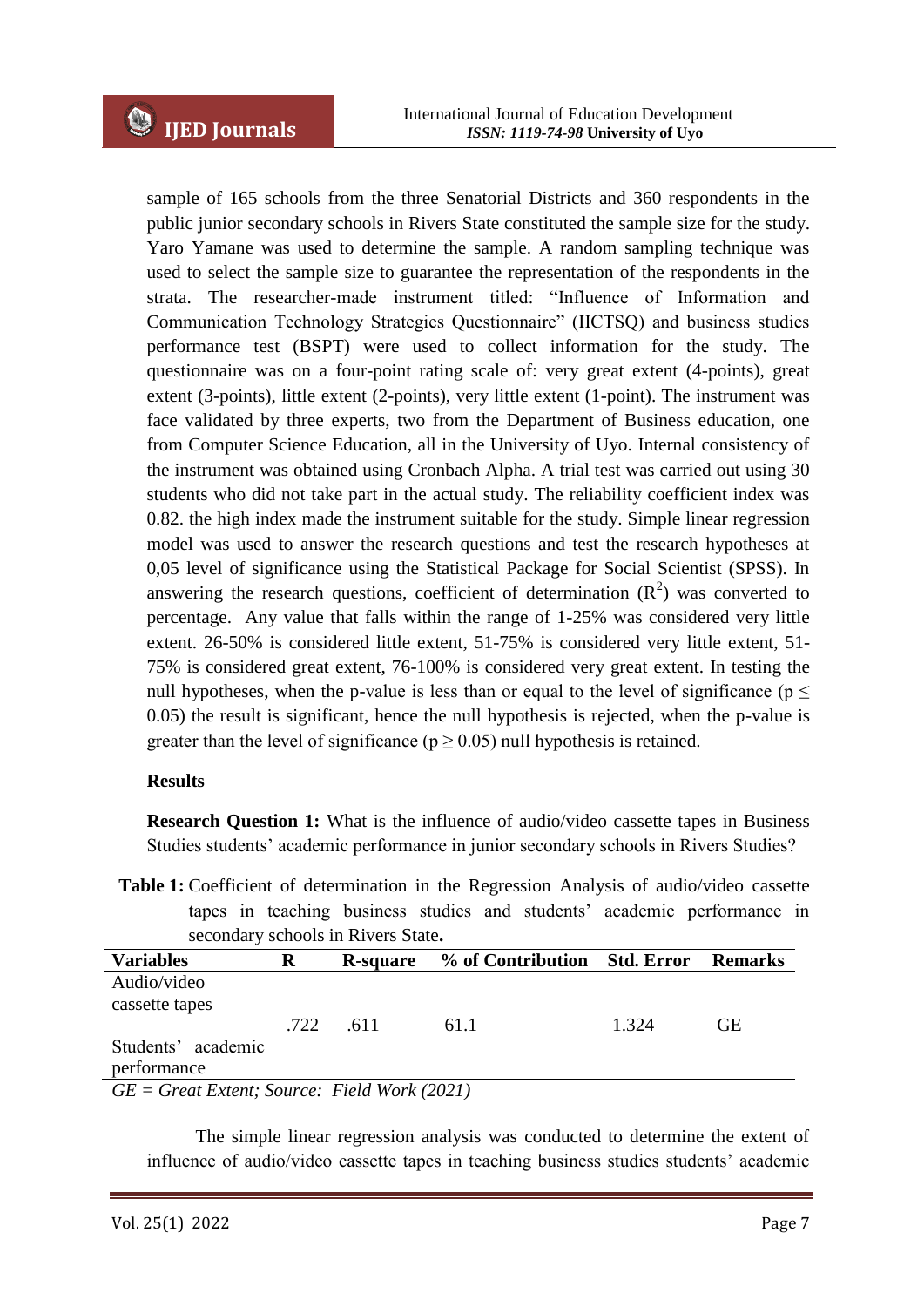performance in junior secondary schools in Rivers State. Data presented in table reveal that the coefficient of determination  $(R^2)$  is .611. This is interpreted that 61.1% is the contribution of influence of audio/video cassette tapes in teaching Business Studies to students' academic performance in secondary schools in Rivers State. With 61.1% contribution, it therefore means that audio/video cassette tapes in teaching Business Studies influence to a great extent students' academic performance in secondary schools in Rivers State. The significance of the result is further tested in Table 2.

**Research Hypotheses 1:** Audio/video cassette tapes used in teaching business studies do not significantly influence students' academic performance in junior secondary schools in Rivers State.

**Table 2**: Regression Analysis of influence of audio/video cassette tapes in teaching Business studies and students' academic performance in junior secondary schools in Rivers State.  $(n = 360)$ 

| <b>Model</b>      | <b>Sum of Squares</b> Df |     | <b>Mean Square</b> F-cal |         | <b>P-Value</b> | <b>Remarks</b> |
|-------------------|--------------------------|-----|--------------------------|---------|----------------|----------------|
| Regression 81.281 |                          |     | 81.281                   | 44.74** | .000           |                |
| Residual          | 138.808                  | 358 | - 1.816                  |         |                |                |
| Total             | 221.089                  | 359 |                          |         |                |                |
|                   |                          |     |                          |         |                |                |

*\*\*significant at P≤ .05, S = Significant (Source, Field Work, 2021)*

The result in Table 2 reveals that the computed F-value is 44.74 with 1 and 358 degree of freedom as well as p-value of .000. since the p-value is less than the level of significance (p-0.05) the result is significant, hence, the null hypothesis which stated that audio/video cassette tapes used in teaching business studies do not significantly influence students' academic performance in secondary in secondary schools in Rivers State. This implies that audio/video cassette tapes used in teaching business studies significantly influence students' academic performance in junior secondary schools in Rivers State.

**Research Question 2:** What is the influence of power point on business studies students' academic performance in junior secondary schools in Rivers State?

Table 3: Coefficient of determination in the Regression Analysis of power point in teaching business studies and students' academic performance in secondary schools in Rivers State

| <b>Variables</b>                                |      | <b>R-square</b> | % of Contribution Std. Error |       | <b>Remarks</b> |
|-------------------------------------------------|------|-----------------|------------------------------|-------|----------------|
| Power point                                     |      |                 |                              |       |                |
| Students' academic<br>performance               | .652 | .566            | 56.6                         | 1.122 | GE             |
| $CF = C$ usst Enterty Sources Eight Work (2021) |      |                 |                              |       |                |

*GE = Great Extent; Source: Field Work (2021)*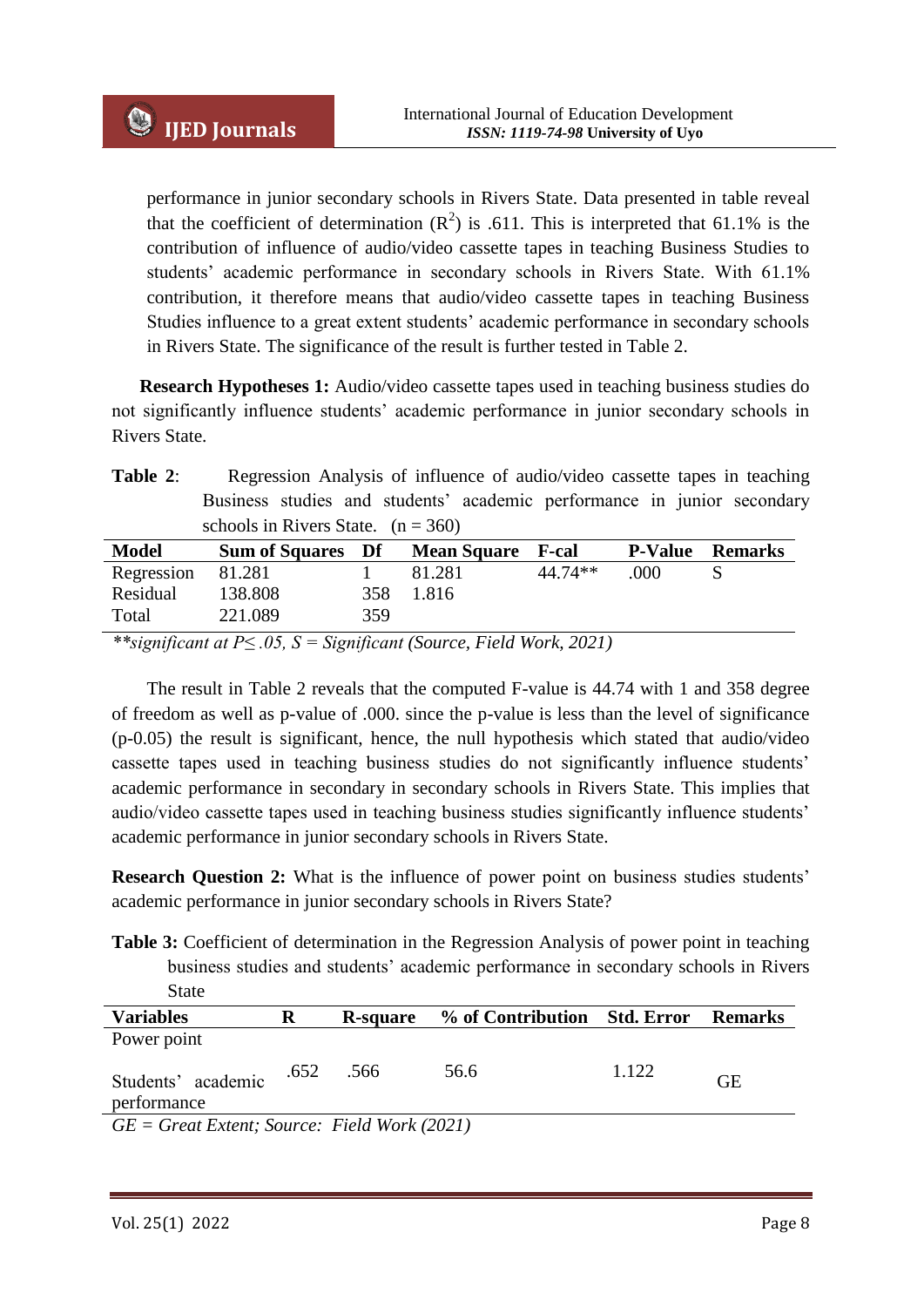The simple linear regression analysis was conducted to determine the extent of influence of power point in teaching Business Studies students' academic performance in junior secondary schools in Rivers State. Data presented in table 2 revealed that the coefficient of determination  $(R^2)$  is .566. this is interpreted that 56.6% is the contribution of influence of power point in teaching business studies to students' academic performance in secondary schools in Rivers State. With 56.6 contribution, it therefore means that influence of power point in teaching business studies predict to a great extent students' academic performance in junior secondary schools in Rivers State. The significance of the result was further tested in table 4.

**Research Hypotheses 2:** Power point used in teaching business studies do not significantly influence students' academic performance in junior secondary schools in Rivers State.

|                                     |  | <b>Table 4:</b> Regression Analysis of utilization of audio/video cassette tapes in teaching |  |  |
|-------------------------------------|--|----------------------------------------------------------------------------------------------|--|--|
| <b>Business</b>                     |  | studies and students' academic performance in junior secondary                               |  |  |
| schools in Rivers State $(n = 360)$ |  |                                                                                              |  |  |

| <b>Model</b>       | Sum of Squares Df Mean Square F-cal |     |         |           | <b>P-Value</b> | <b>Remarks</b> |
|--------------------|-------------------------------------|-----|---------|-----------|----------------|----------------|
| Regression 102.547 |                                     |     | 102.547 | $62.39**$ | .000           |                |
| Residual           | 118.542                             | 358 | 1.721   |           |                |                |
| Total              | 221.089                             | 359 |         |           |                |                |

\*\*significant at  $P \le 0.05$ , S = Significant (Source, Field Work, 2021)

 The result in Table 4 reveals that the computed F-value is 62.39 with 1 and 358 degree of freedom as well as p-value of .000. since the p-value is less than the level of significance  $(p < 0.05)$  the result is significant, hence the null hypothesis which stated that Power point used in teaching business studies do not significantly influence students' academic performance in junior secondary schools in Rivers State. This implies that the use of power point in teaching business studies significantly influence students' academic performance in junior secondary schools in Rivers State.

# **Findings of the Study**

- 1. Audio and video cassettes tapes in teaching Business Studies influence to a great extent students' academic performance in junior secondary schools in Rivers State.
- 2. Power point in teaching Business Studies influence to a great extent students' academic performance in secondary schools in Rivers State.
- 3. Audio and video cassettes tapes used in teaching Business Studies significantly influence students' academic performance in junior secondary schools in Rivers State.
- 4. Power point used in teaching Business Studies significantly influence students' academic performance in junior secondary schools in Rivers.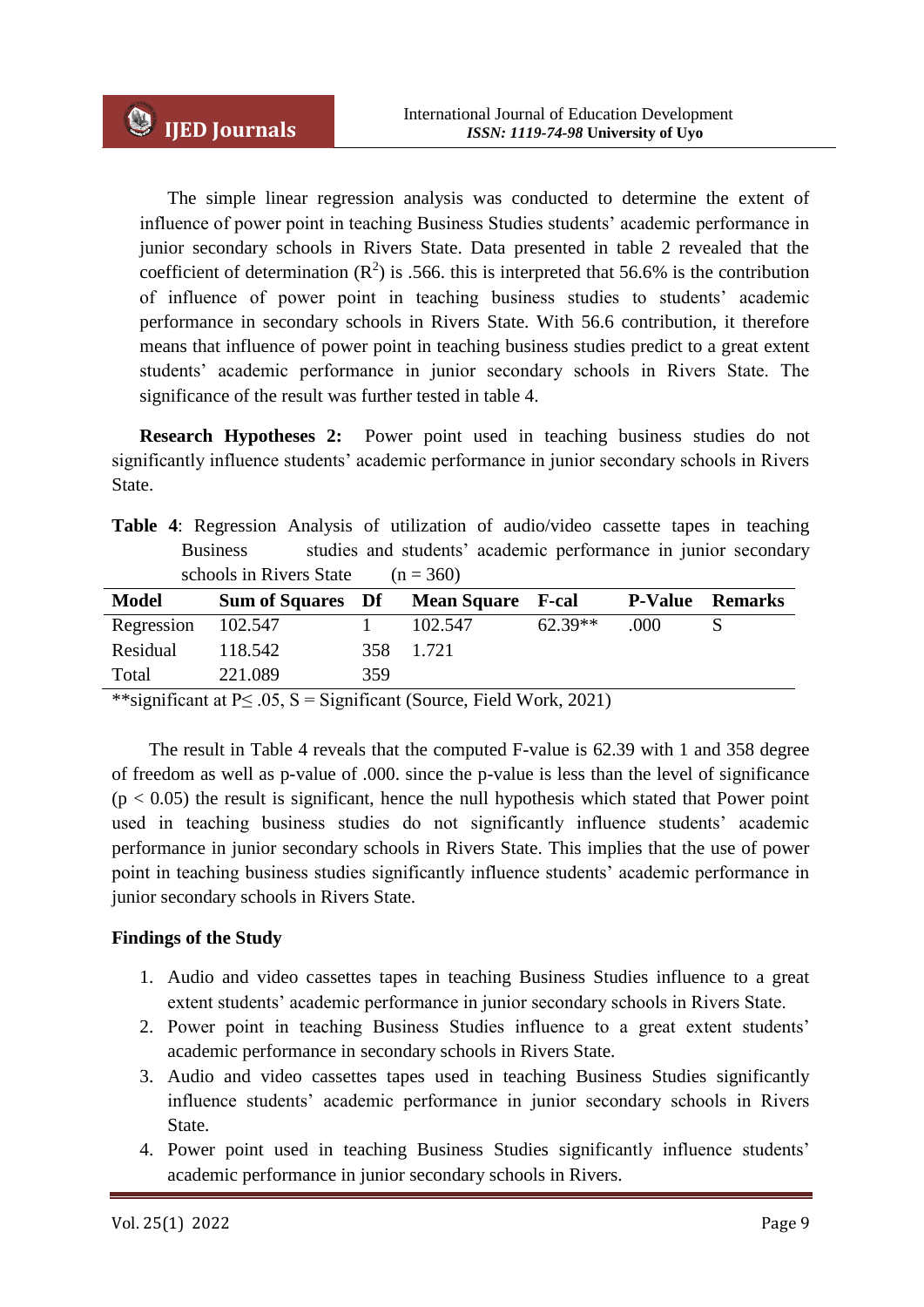### **Discussions of Findings**

# **Audio/video cassettes and students' Academic performance in Business Studies in Junior Secondary Schools in Rivers State.**

 The findings in Table 1 revealed that the extent to which audio/video cassettes in teaching business studies influence students' academic performance is great. The corresponding hypothesis in Table 2 revealed that audio and video cassettes in teaching Business Studies significantly influence students' academic performance in junior secondary schools in Rivers State. This is because Audio/video cassette tapes are indispensable tools that teachers of Business Studies could use to teach business studies skills, such as bookkeeping, office practice, commerce, entrepreneurial skills, consumer and society, keyboarding as a communication tool.

 It makes it easier to integrate listening, speaking and viewing with other learning activities, which include reading, writing, applying knowledge, practicing skills, reflecting on attitudes and values. It helps in reviewing progress and sharing ideas to improve students' academic performance in Business Studies in junior secondary schools in Rivers State. The findings are in line with the findings of Thomas (2001) who opined that audio/video cassette tapes have the capacities to offer the students a higher-level control over learning process. Students can listen, view, stop fast forward the tape. This means that the students can use the materials as often as they like. Adu and Olatundum (2013) supported that ICT increases the flexibility of delivery of education so that learners can access knowledge anyhow, anytime and from anywhere.

 The audio and video cassette tapes would have a deep impact on the teaching and learning of business studies, in that, large amounts of data can be stored in them. They enable quick processing of data and it is used as teaching and learning aids by teachers and students to search for information. This position is in consonant with the opinion of Sithole and Nhete (2016) who stated that there are prospects for computer-assisted teaching and learning in classroom, as emphasis is placed on authentic learning environments, realism and active student involvement in learning task.

## **Power point and students' Academic Performance in Business Studies in Junior Secondary Schools in Rivers State.**

 The findings in Table 3 revealed that the extent to which the use of power point in teaching Business Studies influence students' academic performance is great. The corresponding hypothesis in Table 4 revealed that the use of power point in teaching Business Studies significantly influence students' academic performance in junior secondary schools in Rivers State. This is because power point shows a presentation of important information, charts and images. It makes it easier to create, collaborate, present ideas in dynamic and visually compelling ways. Class presentation through power point enhances the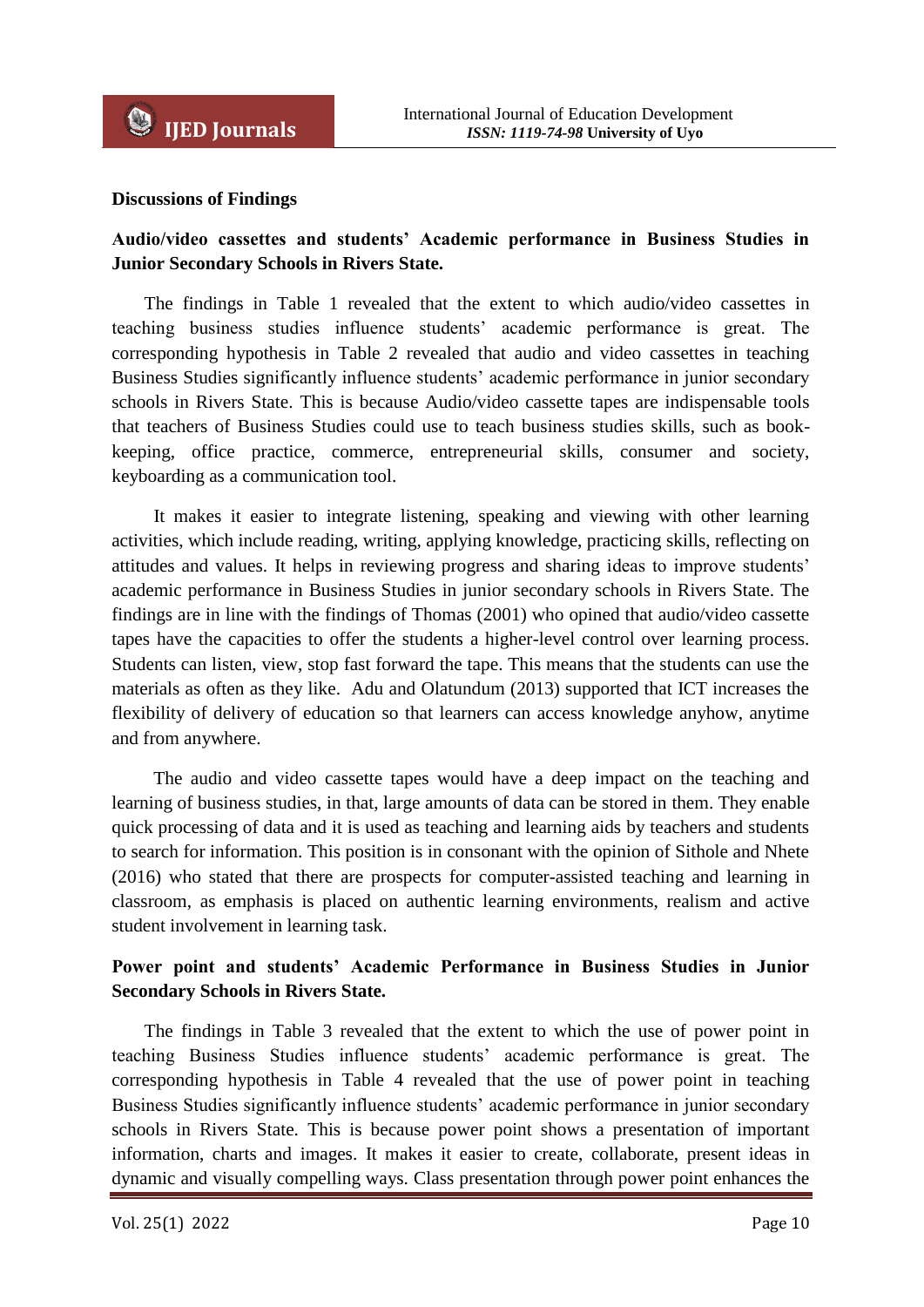ability to capture students' attention through the various use of colour, fonts and images as well as providing visual clarity. This finding supports the findings of Burke and James (2008) who asserted that using power point in the classroom leads to effective teaching environment and academic performance. Power point chronologically exhibits what and how a learner should procced at any given state. Business studies topics such as ledger and classification of accounts, forms of business organization, division of occupation, the ideal office, meaning of consumer, market and society, and need for monitoring and controlling food, drugs and chemicals can be delivered using power point, with individual components and sub-components being visually displayed. The nature of formants and presentation articulated. Once mastered, students will input data using the prescribed formats in attempting different sets of classroom exercises to improve on their academic performance in financial accounting.

### **Conclusion**

 Based on the discussion in the paper, it can be deduced therefore, that the Information and Communication Technology (ICT) strategies in teaching Business studies in junior secondary schools in Rivers State which include Audio/Video cassette tapes and Power point enhance the teachers to create an opportunity to bring almost real-life situation into the classroom and makes the lesson practical and authentic. These strategies also make it easier to integrate listening, viewing, reading and writing improve students' academic performance. These strategies encourage students to apply knowledge, practice skills, reflect on attitudes and values and share ideas to improve their academic performance. Hence, business studies as a practical subject should be able to stimulate the imagination of students to achieve their expectations. Business studies should be a replica of what is happening in the contemporary society which will enable students to be self-reliant.

#### **Recommendations**

Based on the aforementioned, the following recommendations are made.

- 1. There is need for the training and re-training of business studies teachers in order to up-date their knowledge and skills in the modern- day technology. These could be achieved by organizing workshops, conferences, in-service training and other staff development programmes by the State Government.
- 2. State Government can assist by providing computer to schools. Practice leads to increase in dexterity. A skilled Business Studies teacher benefits both the students and the society at large.
- 3. Business Studies teachers should assist to improve students study habits by using ICT strategies in mentoring teachings.
- 4. School principals should make effort to organize special talk on ICT strategies, as to help teachers and students achieve the best results in Business Studies. The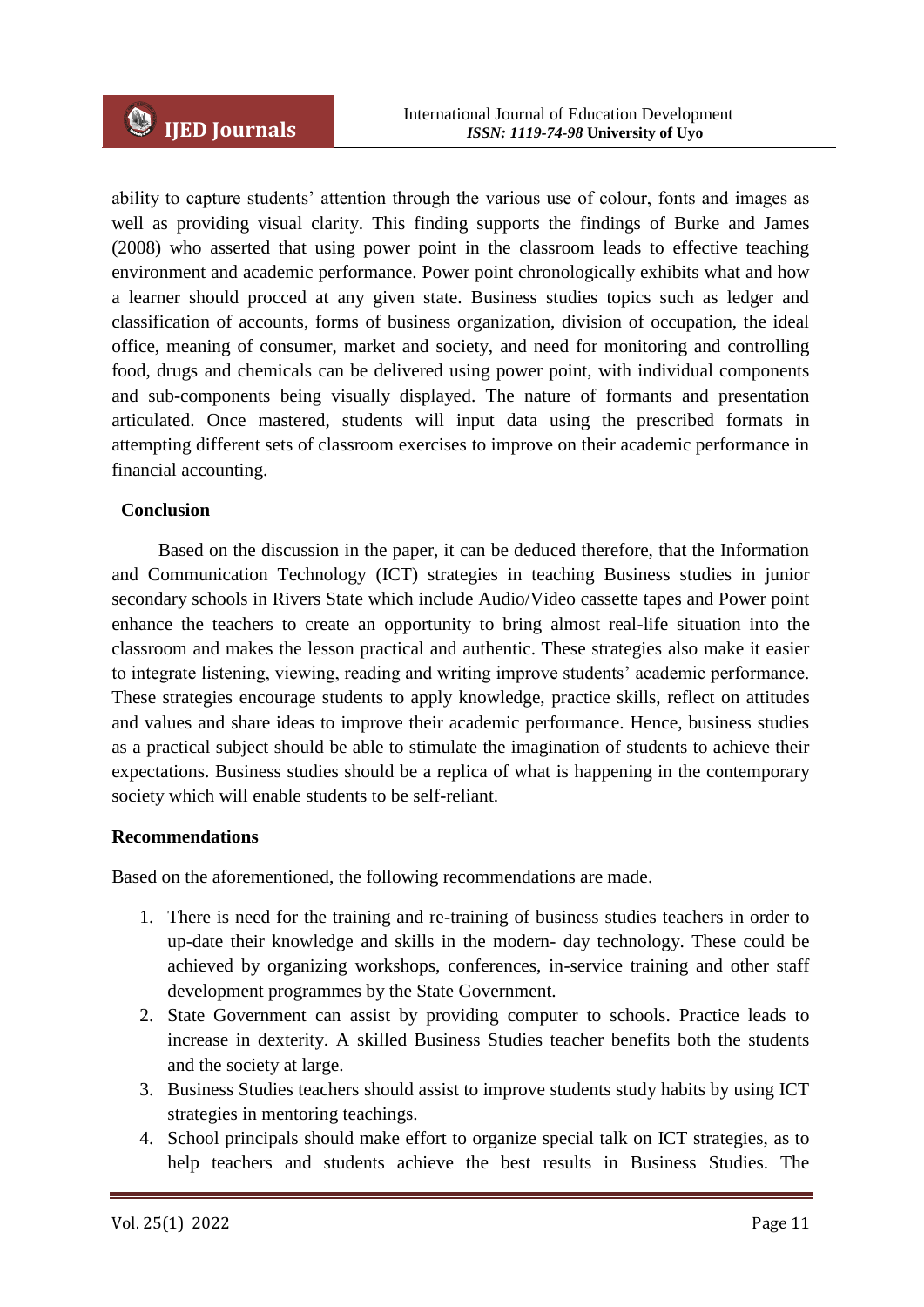curriculum planners should retain and adequate policy in curriculum implementation to inspire teachers to achieve excellence in using ICT strategies in teaching Business Studies.

## **References**

- Adu, E. O. & Olatundum, S. A. (2013). The use and management of ICT in schools: strategies for school leaders. *European journal of computer science and information technology* (EJSCIT). 1(2): 10-16.
- Agboh, C. I. (2015). Effects of computer assisted instructional technique on students' achievement in financial accounting in Colleges of Education in Southeast Nigeria. *Research journal of finance and accounting.* 6(20): 31-38
- Ajesife, O. (2010). Application of information and communication technology as it relates to language education. *Nigeria journal of research and production*. 16(2): 110-122
- Akamobi, N. L. (2015). The role of information and communication technology (ICT) in teaching and learning accounting. *International journal of research and development.* 9(1): 9-20.
- Burke, L. A. & James, K. E. (2008). Power point-based lectures in business education: an empirical investigation of student-perceived novelty and effectiveness. *Business communication quarterly.* 71(3): 277-296.
- Iyeke, P. O. (2011). Information and communication technology (ICT) needs of secondary school teachers in Delta State: A case for human capital development. *Journal of Research in Education and Society.* 2(2): 23-30
- Rabiu, M. I. (2019). Business studies for JSS 1. Available at https://www.academia.edu. Accessed on  $10^{th}$  January, 2022.
- Sithole, B. M. & Nhete, T. (2016). Prospect for computer-assisted teaching and learning in secondary school accounting classroom. *Asian journal of management sciences & education.* 5(3): 1-11
- Thomas, J. (2001). Audio for distance education and open learning- commonwealth of learning. The commonwealth of learning and the international extension college publishers. Canada.